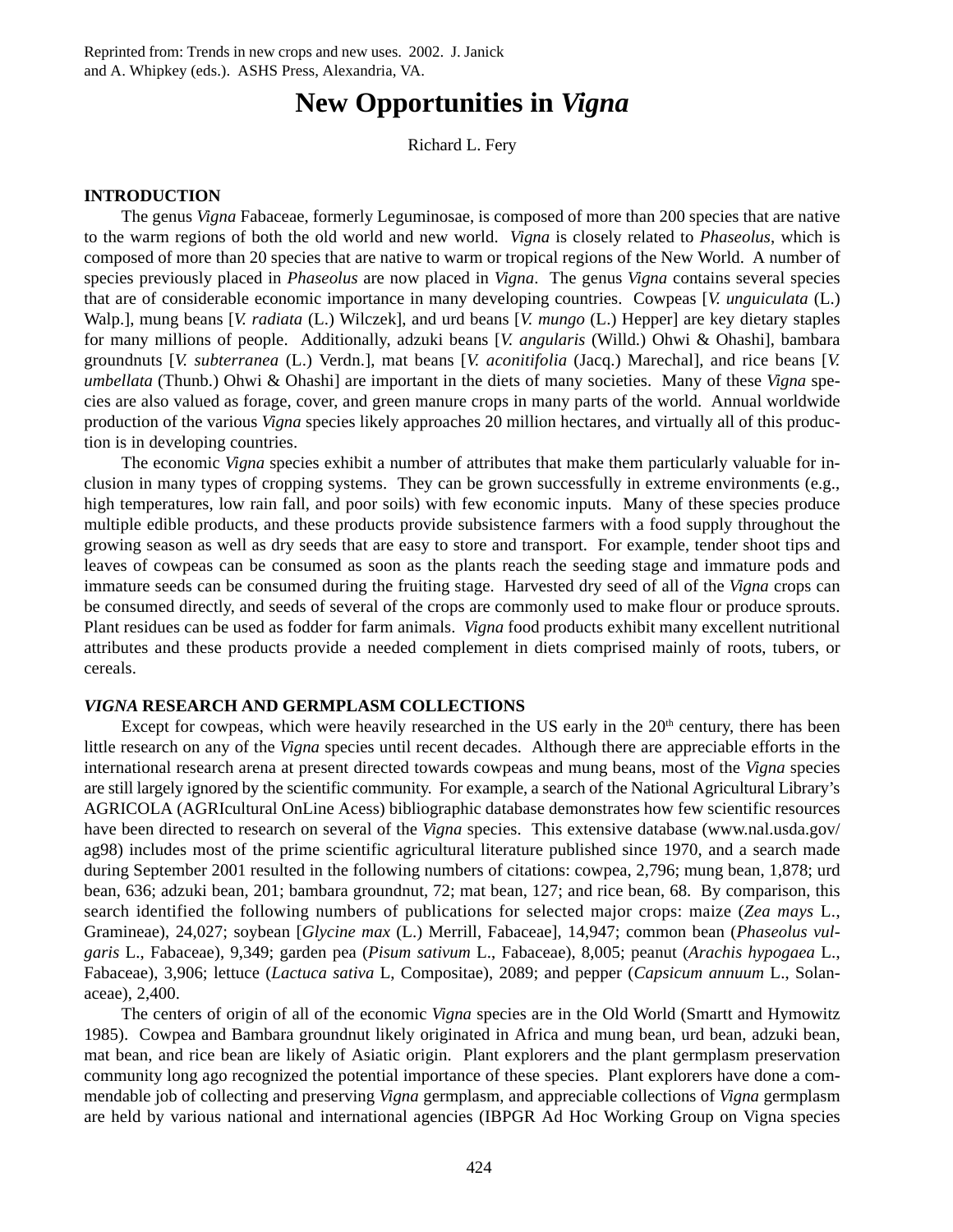1982). For example, the US Department of Agriculture holds extensive collections of *Vigna* germplasm at its Plant Genetic Resources Conservation Unit, Griffin, Georgia; the International Institute of Tropical Agriculture, Ibadan, Nigeria, holds a very comprehensive collection of cowpea germplasm; the Asian Vegetable Research and Development Center, Shantua Tainan, Taiwan, holds a comprehensive collection of mung bean germplasm; the National Board of Plant Genetic Resources in New Delhi, India, holds large collections of cowpea, mung bean, urd bean, and rice bean germplasm; and the Chinese Academy of Agricultural Sciences hold a large collection of adzuki bean germplasm.

# **COWPEA**

The cowpea is a predominately hot weather crop. It is more tolerant to drought, waterlogging, infertile soils, and acid stress than the common bean. Cowpea can be grown quite successfully under conditions that are totally unsuitable for the common bean. However, cowpeas are much less tolerant to cold soils than common bean. Smartt and Hymowitz (1985) noted that "the cowpea can be regarded very much as the Old World counterpart of the *Phaseolus* beans. Its products, seeds and fruits, can be utilized in precisely similar ways." Smartt and Hymowitz (1985) also noted that the similarity between cowpea and common bean probably explains the ready acceptance of cowpea in the New World and common bean in the Old World. The cowpea is one of the mandated crops addressed by the International Institute of Tropical Agriculture, Ibadan, Nigeria.

## **Cowpea Taxonomy**

Most taxonomists agree that cowpeas belong to the botanical species *Vigna unguiculata* (L.) Walp. However, classification and nomenclature of taxa at the intraspecific level are still debated. Verdcourt (1970) subdivided the species into 3 subspecies, i.e., cowpea (subspecies *unguiculata*, catjang (subspecies *catjang*), and yardlong bean (subspecies *sesquipedalis*). However, Marechal et al. (1978) reclassified the subspecies *unguiculata*, *catjang*, and *sesquipedalis* as cultigroups Unguiculata, Biflora, and Sesquipedalis, respectively, and lumped these cultigroups under *V. unguiculata* subsp. *unguiculata*. Most cowpea breeders seem to have adopted Marechal et al.'s (1978) cultigroup scheme for classification of cultivated *V. unguiculata* taxa.

# **World Cowpea Production**

Subsistence farmers in the semi-arid and subhumid regions of Africa are the major producers and consumers of cowpeas. These farmers not only grow cowpeas for dry seed for human consumption and fodder for animal feed, but also utilize the leaves and fruits for vegetables. Cowpeas are widely grown in eastern Africa and southeast Asia primarily as a leafy vegetable. Steele et al. (1985) noted that the protein content of the leafy cowpea parts consumed annually in Africa and Asia is equivalent of 5 million tonnes (t) of dry cowpea seeds and that this represents as much as 30% of the total food legume production in the lowland tropics.

Quin (1997) estimated the annual world cowpea crop at 12.5 million ha, and the total grain production at 3 million t. West and central Africa is the leading cowpea producing region in the world; this region produces 64% of the estimated 3 million t of cowpea seed produced annually (Quin 1997). Nigeria is the world's leading cowpea producing country. Other countries in Africa, e.g., Ghana, Niger, Senegal, and Cameroon, are significant producers. Outside Africa, the major production areas are Asia and Central and South America. Brazil is the world's second leading producer of cowpea seed, producing 600,000 t annually (Guazzelli 1988).

## **Cowpea Production in the United States**

Cowpea was a major agronomic crop in the US during the early part of the  $20<sup>th</sup>$  century, with production peaking at 2.4 million ha in 1937 (Fery 1990). However, the introduction of newer types of forage crops and the availability of mechanized harvesting equipment for these newer crops resulted in cowpea production dropping to 0.9 million ha in 1964. By the early 1980s, annual cowpea production in the US was estimated at 80,000 ha (Fery 1981). The cowpea has long been valued in the southern US as a vegetable crop, and an extensive industry currently exists to supply fresh, canned, frozen, and dry-pack products that are marketed nationwide. Additionally, the cowpea has long been a popular item with home gardeners throughout the south. There is a broad range in the characteristics of cowpea cultivars that are grown for horticultural use in the US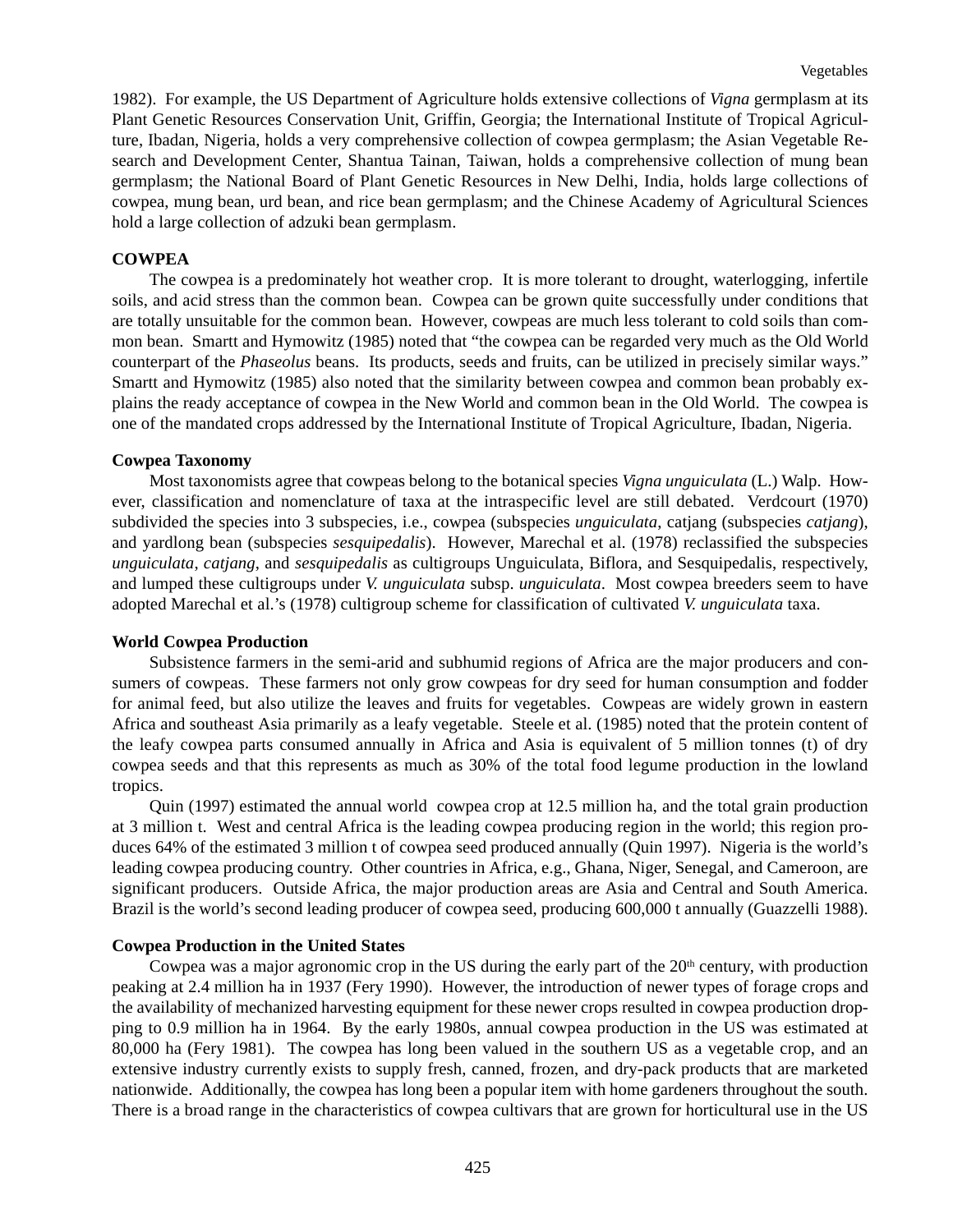#### Trends in New Crops and New Uses

(Fery 1990). Most American cultivars grown for seed can be classified as blackeye, crowder (large, irregular, distorted, or globular shaped peas crowded together in the pod), cream, or field types (old agronomic cultivars). Each type produces a seed with a distinctive appearance and flavor and appeals to a unique market segment. Additionally, two other types, yardlong beans and cowpea cultivars developed for production of edible pods, are grown to a limited extent in the US. The blackeye pea (often called blackeye bean) is the most common type of cowpea grown in the US. The pinkeye pea, a variant of the blackeye, is the leading horticultural class of cowpea grown in the US.

#### **Yardlong Bean**

The yardlong bean is an intensely cultured, trellised vegetable crop that is grown widely in southeast Asia. Other commonly used names include asparagus bean, sitao, bodi bean, and snake bean. The pod length can vary from 45 to 75 cm (Lorz and Halsey 1964). The yardlong bean is considered to be one of the most important vegetable crops in parts of Indonesia, Thailand, Philippines, Taiwan, and China (Rachie 1985). Rubatzky and Yamaguchi (1997) estimated that yardlong bean production in China alone exceeds 250,000 ha annually.

## **MUNG BEAN AND URD BEAN**

In his review of *Vigna* genetics, Fery (1980) observed that there is some confusion in the literature with respect to mung bean and urd bean. Fery (1980) noted that some authorities consider the mung bean and the urd bean to be variants of the same species while others conclude that there is ample evidence to justify keeping distinct identities for mung bean and urd bean. Fery (1980) noted that the US Department of Agriculture recognizes *V. radiata* and *V. mungo* as separate species. Most published estimates of mung bean production include estimates of urd bean production; combined mung bean/urd bean estimates run as high as 5.8 million hectares (Lawn and Ahn 1985). About 70% of the world production of mung bean and urd bean is in India, and two these crops account for 12% of the total pulse production in that country (Lawn and Ahn 1985).

#### **Mung Bean**

The mung bean is best known in the US as the bean used for production of bean sprouts. The mung bean is commonly known in Asia as the green gram. Other common names include golden gram, moong, and chop suey bean. Seed color is usually a dark olive green or yellow, but some cultivars produce brown or black seed (Rubatzky and Yamaguchi 1997). The mung bean is the most important grain legume in Thailand and Philippines, and it ranks second in Sri Lanka and third in India, Burma, Bangladesh, and Indonesia (Lawn and Ahn 1985). Each kilogram of mung bean seed produces 6–10 kg of sprouts. Approximately 10 million kg of mung beans are consumed annually in the US, but only about 25% this annually requirement is produced in the US (Cupka 1987). Bhardwaj et al. (1999) estimated that the annual mung bean production in the US at 50,000 ha, and observed that 90% of this production is in Oklahoma, California, and Texas. The mung bean is one of the mandated crops addressed by the Asian Vegetable Research and Development Center, Shantua Tainan, Taiwan.

#### **Urd Bean**

The urd bean is also commonly known as black gram. Most urd bean cultivars produce black-colored seeds. The urd bean is a staple crop in India, Burma, Bangladesh, Pakistan, and Thailand (Lawn and Ahn 1985; Rubatzky and Yamaguchi 1997). Lawn and Ahn (1985) noted that the urd bean thought to be of more recent derivation than the mung bean. The urd bean is favored for production of bean sprouts in Japan, and it valued for its high digestibility and freedom from the flatulence effect. The urd bean is important in the vegetarian diets of high caste Hindus (Rachie and Roberts 1974).

#### **ADZUKI BEAN**

The adzuki bean is a small bean that has an inherently sweet, nutty taste, and it is one of the 12 most important grain legume crops in the world (McGill 1995). Most popular adzuki bean cultivars produce red- or maroon-colored seeds, but other seed colors include black, green, gray, yellow, white, and mottled combina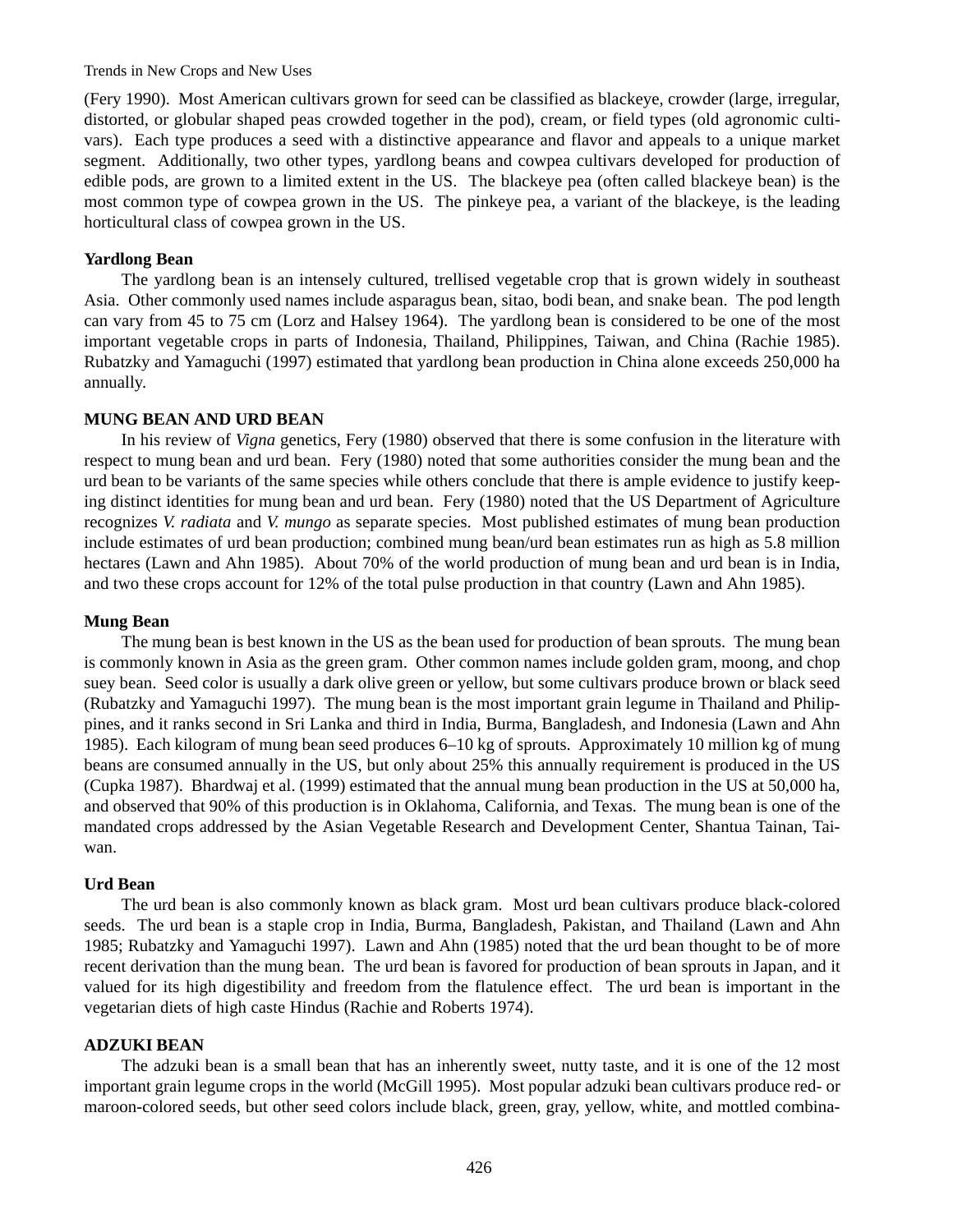tions of various colors (Rubatzky and Yamaguchi 1997). Adzuki bean is reportedly the sixth largest crop grown in Japan (Sacks 1977). Rubatzky and Yamaguchi (1997) estimated annual adzuki bean production in China, Japan, Korean peninsula, and Taiwan at 670,000, 120,000, 30,000, and 20,000 ha, respectively. In Japan, adzuki is often cooked with a sweetener and made into sweet soups, deserts, and various confectionary products. Except for color, the adzuki bean seeds resemble mung bean seeds. There is limited adzuki bean production in the US; the crop has been grown to limited extent in the states of Michigan and Washington to produce dry seeds for export to Japan.

# **BAMBARA GROUNDNUT**

The bambara groundnut is grown for its underground seed, and its outward appearance is similar to peanut. It is extensively cultivated in western Africa where 1/3 million t of dry seed are produced on 400,000 ha annually (Rachie and Roberts 1974). The major producers of bambara groundnuts are Nigeria, Niger, and Ghana, where it is third in importance only to cowpea and peanuts (Howell 1994). Howell (1994) noted that the bambara groundnut is the most widely grown native grain legume south of the Sahara where it is second only to the peanut. Typical fruits are rounded, 2 cm in diameter, and yield 1 or 2 seeds each. The seeds are round (typically 1.5 centimeters in diameter), and often have a patterned seed coat (sometimes with an eye).

### **MAT BEAN**

The mat bean, commonly known as the moth bean in some parts of the world, is native to India, Pakistan, and Burma (Rachie and Roberts 1974). The mat bean has a short, compact plant habit, and it is extensively grown for food in the arid and semi-arid regions of India. It is also an important pulse crop in semi-arid regions adjoining tropical deserts (Rachie and Roberts 1974). Rubatzky and Yamaguchi (1997) noted that green immature mat bean pods are a popular vegetable in India. The mat bean has been used to limited extent in the southwestern US for pasture, fodder, and green manure.

## **RICE BEAN**

The rice bean is cultivated to limited extent in India, Burma, Malaysia, China, Fiji, Mauritius, and Philippines (Fery 1980). The beans are frequently cooked with rice (hence the name rice bean). There are many types and varieties of rice bean; the seed color ranges from ivory to greenish ivory, red, violet, and black (Chatterjee and Dana 1997). The seeds are small to medium sized.

# **CONCLUSIONS**

All of the economic *Vigna* species have potential for introduction or increased production in the US. The introduction or expansion of the culture of *Vigna* species in the US would create new opportunities and provide alternative crops for American farmers, give American consumers access to new and novel foods, and increase the bio-diversity of crops used in American agriculture. All of the economic *Vigna* species have great potential as a supplemental or alternate source of legume protein for the nation's food supply. These species are suited for production in many areas with heat and drought stresses too extreme for the successful production of other table legume crops.

## **REFERENCES**

- Bhardwaj, H.L., M. Rangappa, and A.A. Hamama. 1999. Chickpea, faba bean, lupin, mungbean, and pigeonpea: Potential new crops for the mid-atlantic region of the United States. p. 202–205. In: J. Janick (ed.), Perspectives on new crops and new uses. ASHS Press, Alexandria, VA.
- Chatterjee, B.N. and S. Dana. 1997. Rice bean (*Vigna umbellata* (Thumb) Ohwi and Ohashi). Trop. Grain Legume Bul. 10:22–25.
- Cupka, T.B. 1987. Mung bean. p. 89–96. In: Grain legumes as alternative crops: A symposium sponsored by the Center for Alternative Crops and Products, Univ. Minnesota, July 23–24, 1987.

Fery, R.L. 1980. Genetics of *Vigna*. Hort. Rev. 2:311–394.

Fery, R.L. 1981. Cowpea production in the United States. HortScience 16:473–474.